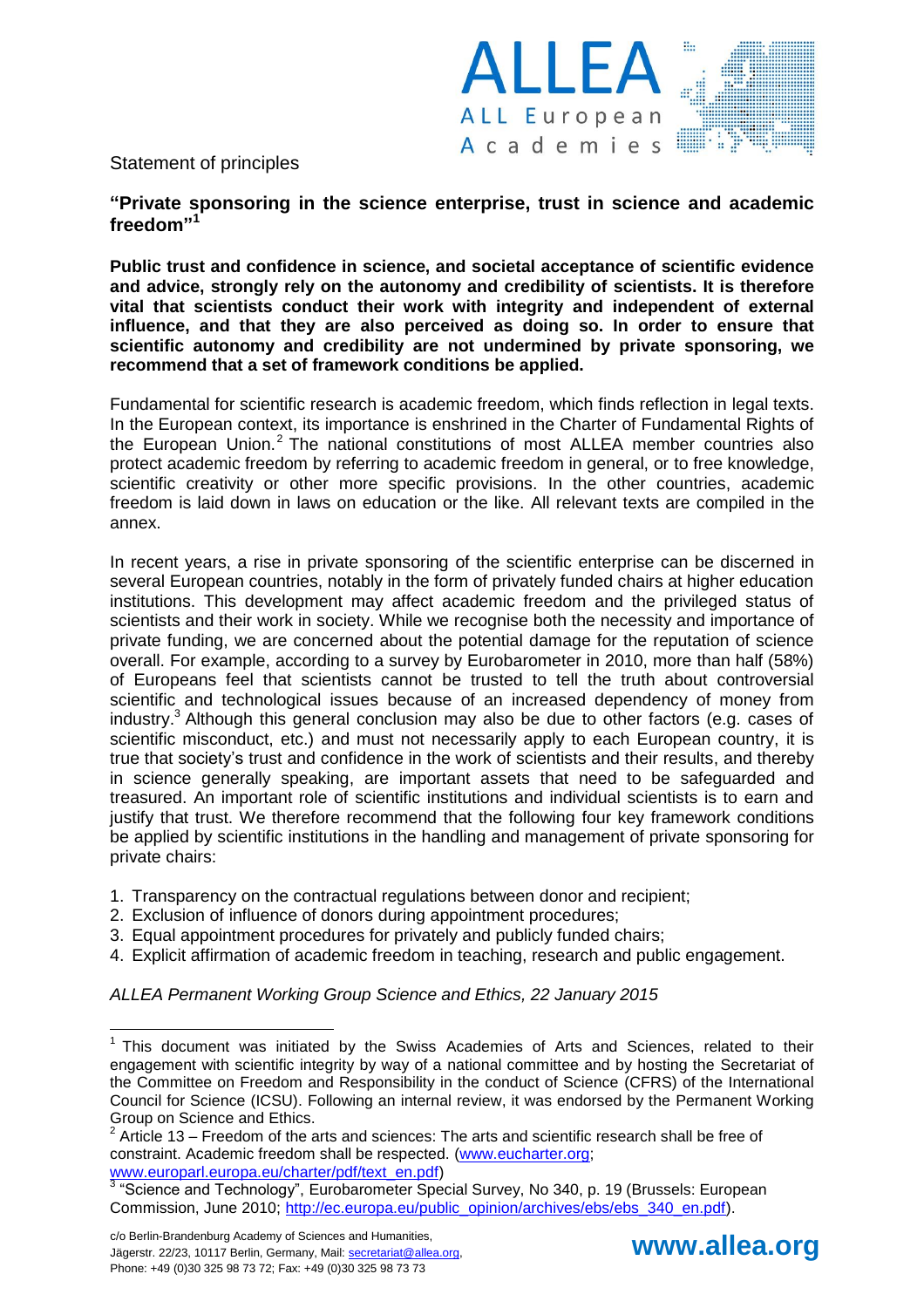# **Annex: Legal provisions for academic freedom**

**Albania** (Constitution of 1998, amended 2008)

Article 57.

(7) The autonomy and academic freedom of higher education institutions are guaranteed by law. Article 58.

(1) Freedom of artistic creation and scientific research, placing in use, as well as profit from their results are guaranteed for all.

[\(http://www.wipo.int/wipolex/en/text.jsp?file\\_id=224105\)](http://www.wipo.int/wipolex/en/text.jsp?file_id=224105)

## **Armenia** (Constitution of 2005)

Article 40. Everyone shall have the right to freedom of (…) scientific and technical creation (…). [\(http://www.parliament.am/legislation.php?sel=show&ID=1&lang=eng\)](http://www.parliament.am/legislation.php?sel=show&ID=1&lang=eng)

#### **Austria** (Basic Law of 1867)

Article 17 [Science, Teaching] (1) Knowledge and its teaching are free. [\(http://www.servat.unibe.ch/icl/au03000\\_.html\)](http://www.servat.unibe.ch/icl/au03000_.html)

**Belarus** (Constitution of 1996)

Article 51. [Cultural Life, Intellectual Property]  $(\ldots)$ (2) Freedom of (…) scientific (…) creativity and teaching shall be guaranteed.

[\(http://www.servat.unibe.ch/icl/bo00000\\_.html\)](http://www.servat.unibe.ch/icl/bo00000_.html)

## **Belgium**

**Flemish Region** (Décret sur les universités de la Communauté flamande of 1991) Art. 5. L'enseignement universitaire est la formation à la recherche scientifique dispensée par les

universités, qui contribue dans son ensemble à l'éducation générale et prépare à la poursuite indépendante de la connaissance et l'application des connaissances scientifiques. [\(http://www.ond.vlaanderen.be/edulex/database/document/document.asp?docid=12831;](http://www.ond.vlaanderen.be/edulex/database/document/document.asp?docid=12831) unofficial translation)

#### **Walloon Region** (Décret définissant le paysage de l'enseignement supérieur et l'organisation académique des études of 2014)

Article 8. – Chaque établissement d'enseignement supérieur jouit de la liberté de mener et d'organiser ses activités d'enseignement, de recherche et de service à la collectivité, en vue de remplir au mieux ses différentes missions.

[\(http://www.gallilex.cfwb.be/document/pdf/39681\\_002.pdf\)](http://www.gallilex.cfwb.be/document/pdf/39681_002.pdf)

# **Bosnia and Herzegovina** (Constitution of 1995)

Annex 1. Additional Human Rights Agreements to be Applied in Bosnia and Herzegovina (…)

(8) 1966 Covenant on Economic, Social and Cultural Rights: Article 15(3): The States Parties to the present Covenant undertake to respect the freedom indispensable for scientific research and creative activity.

[\(http://www.ccbh.ba/public/down/USTAV\\_BOSNE\\_I\\_HERCEGOVINE\\_engl.pdf\)](http://www.ccbh.ba/public/down/USTAV_BOSNE_I_HERCEGOVINE_engl.pdf)

# **Bulgaria** (Constitution of 2007)

Article. 54. (…)

(2) Artistic, scientific and technological creativity shall be recognized and guaranteed by the law. [\(http://www.parliament.bg/en/const\)](http://www.parliament.bg/en/const)

**Croatia** (Constitution of 2001)

Article 68. [Science, Culture, Arts, Sports] (1) Freedom of scientific (…) creativity shall be guaranteed. [\(http://www.servat.unibe.ch/icl/hr00000\\_.html\)](http://www.servat.unibe.ch/icl/hr00000_.html)

#### **Czech Republic** (Charter of Fundamental Rights and Freedoms of 1999) Article 15 (...)

(2) Freedom of scientific research (…) is guaranteed. [\(http://spcp.prf.cuni.cz/aj/2-93en.htm\)](http://spcp.prf.cuni.cz/aj/2-93en.htm)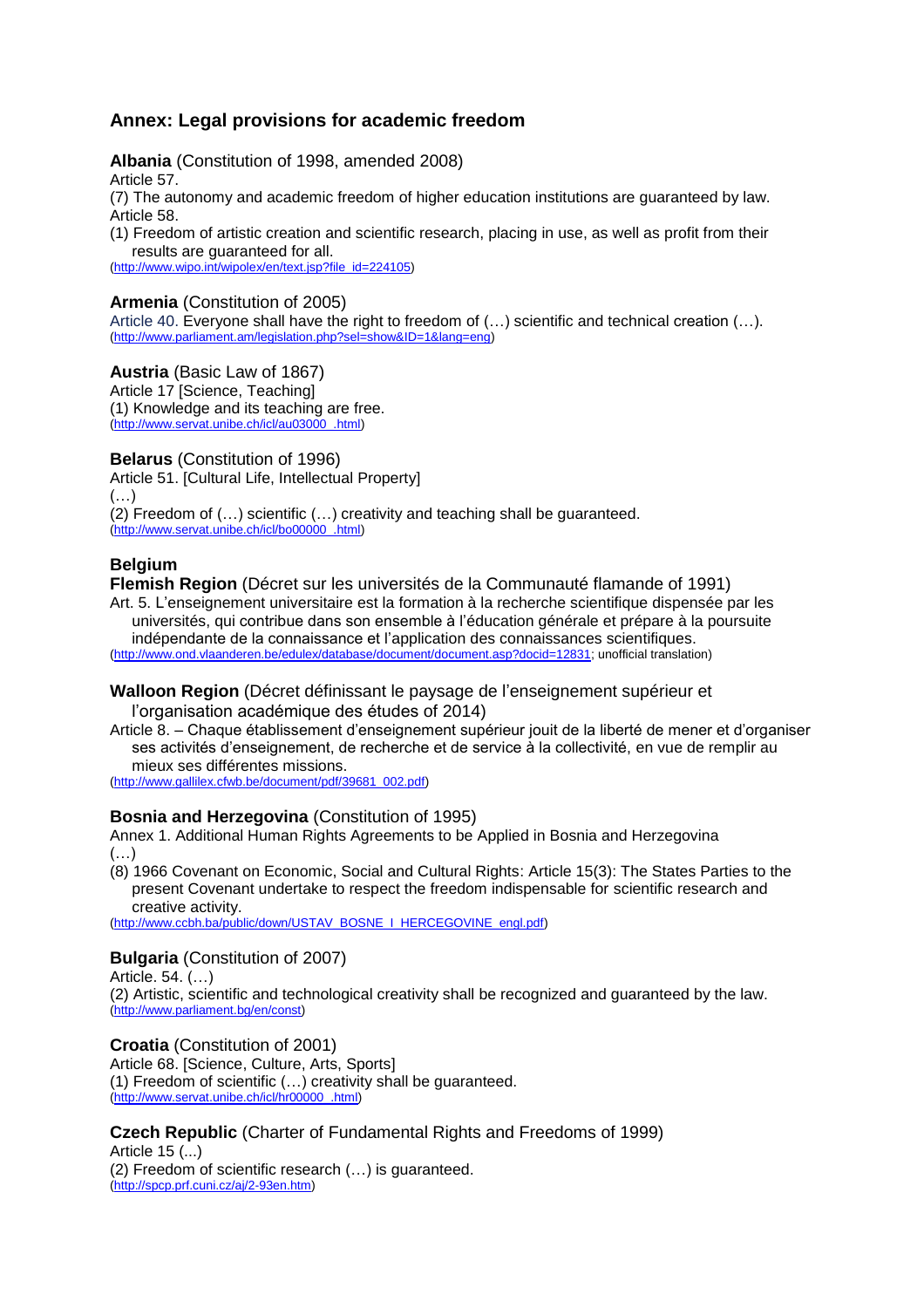## **Denmark** (Danish Act on Universities of 2010, amended in 2011)

Article 2 (2) The university has academic freedom. The university must safeguard the academic freedom of the university and the individual and the ethics of science. [\(http://ufm.dk/en/legislation/prevailing-laws-and-regulations/education/universities\)](http://ufm.dk/en/legislation/prevailing-laws-and-regulations/education/universities)

## **Estonia** (Constitution of 1992)

Article 38. Science and art and their instruction are free. (…) [\(http://www.president.ee/en/republic-of-estonia/the-constitution\)](http://www.president.ee/en/republic-of-estonia/the-constitution)

## **Finland** (Constitution of 1999)

Section 16 - Educational rights (...) The freedom of science, the arts and higher education is guaranteed. [\(http://www.finlex.fi/en/laki/kaannokset/1999/en19990731.pdf\)](http://www.finlex.fi/en/laki/kaannokset/1999/en19990731.pdf)

## **France** (Code de l'éducation of 2000)

Article L952-2: Les enseignants-chercheurs, les enseignants et les chercheurs jouissent d'une pleine indépendance et d'une entière liberté d'expression dans l'exercice de leurs fonctions d'enseignement et de leurs activités de recherche, sous les réserves que leur imposent, conformément aux traditions universitaires et aux dispositions du présent code, les principes de tolérance et d'objectivité. [\(http://www.education.gouv.fr/cid2801/les-textes-officiels.html\)](http://www.education.gouv.fr/cid2801/les-textes-officiels.html)

## **Georgia** (Constitution of 1995)

Article 23

1. The freedom of intellectual creation shall be guaranteed. (…)

2. Interference in creative process, censorship in the field of creative activity shall be impermissible. (…)

[\(http://www.parliament.ge/files/68\\_1944\\_951190\\_CONSTIT\\_27\\_12.06.pdf\)](http://www.parliament.ge/files/68_1944_951190_CONSTIT_27_12.06.pdf)

## **Germany** (Basic Law of 1949)

Article 5. Freedom of expression, arts and sciences

(...)

(3) Arts and sciences, research and teaching shall be free. The freedom of teaching shall not release any person from allegiance to the constitution.

[\(https://www.btg-bestellservice.de/pdf/80201000.pdf\)](https://www.btg-bestellservice.de/pdf/80201000.pdf)

#### **Greece** (Constitution of 2001)

Article 16

1. Art and science, research and teaching shall be free and their development and promotion shall be an obligation of the State. Academic freedom and freedom of teaching shall not exempt anyone from his duty of allegiance to the Constitution.

[\(http://confinder.richmond.edu/admin/docs/greek\\_2001.pdf\)](http://confinder.richmond.edu/admin/docs/greek_2001.pdf)

# **Hungary** (Fundamental Law of 2011)

Article IX: Freedoms and Responsibilities

- (1) Hungary shall protect the freedom of scientific research and artistic expression, as well as the freedom of learning and teaching.
- (2) Only scientists shall be entitled to determine the scientific value of research. The State shall not be entitled to decide on questions of scientific truth.

[\(http://tasz.hu/files/tasz/imce/alternative\\_translation\\_of\\_the\\_draft\\_constituion.pdf\)](http://tasz.hu/files/tasz/imce/alternative_translation_of_the_draft_constituion.pdf)

#### **Ireland** (Universities Act of 1997)

Article 14 – Academic freedom

- (1) A university, in performing its functions shall
	- (a) have the right and responsibility to preserve and promote the traditional principles of academic freedom in the conduct of its internal and external affairs, and
	- (b) be entitled to regulate its affairs in accordance with its independent ethos and traditions and the traditional principles of academic freedom (...)
- (2) A member of the academic staff of a university shall have the freedom, within the law, in his or her teaching, research and any other activities either in or outside the university, to question and test received wisdom, to put forward new ideas and to state controversial or unpopular opinions and shall not be disadvantaged, or subject to less favourable treatment by the university, for the exercise of that freedom.

[\(http://www.irishstatutebook.ie/1997/en/act/pub/0024\)](http://www.irishstatutebook.ie/1997/en/act/pub/0024)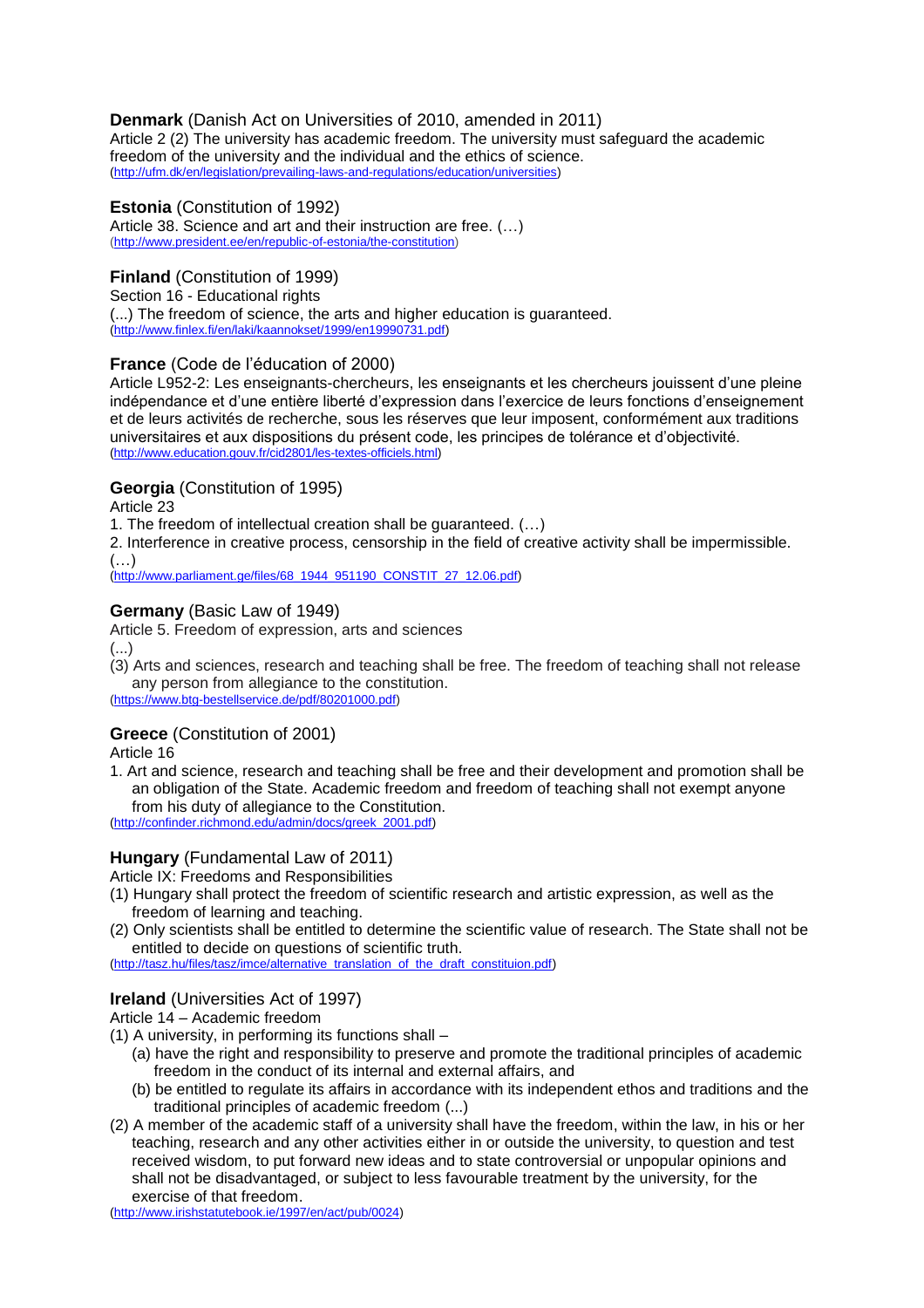# **Israel** (Council for Higher Education Law of 1958)

Section 15

A recognised institute is free to manage its academic and administrative affairs within its budget, according to its discretion. Academic and administrative affairs include the determination of the research programme and teaching, appointment of the institution's governing bodies, appointment of teachers and their promotion, determination of teaching and learning methodologies, and any other scientific, educational or economic activity.

[\(https://www.knesset.gov.il/review/data/heb/law/kns3\\_highereducation.pdf;](https://www.knesset.gov.il/review/data/heb/law/kns3_highereducation.pdf) unofficial translation)

# **Italy** (Constitution of 1947, amended in 2007)

Article 33. The Republic guarantees the freedom of the arts and sciences, which may be freely taught. [\(https://www.senato.it/documenti/repository/istituzione/costituzione\\_inglese.pdf\)](https://www.senato.it/documenti/repository/istituzione/costituzione_inglese.pdf)

## **Kosovo** (Constitution of 2008)

Article 48: Freedom of Art and Science (2) Academic freedom is guaranteed. [\(http://www.kryeministri-ks.net/repository/docs/Constitution1Kosovo.pdf\)](http://www.kryeministri-ks.net/repository/docs/Constitution1Kosovo.pdf)

## **Latvia** (Constitution of 1922, amended in 2009)

Article 113. The State shall recognise the freedom of scientific research, artistic and other creative activity (…).

[\(http://www.vvc.gov.lv/export/sites/default/docs/LRTA/Likumi/Constitution.doc\)](http://www.vvc.gov.lv/export/sites/default/docs/LRTA/Likumi/Constitution.doc)

#### **Lithuania** (Constitution of 1992, amended in 2004)

Article 42. Culture, science and research, and teaching shall be free. The State shall support culture and science (…). (…)

[\(http://www.lrkt.lt/Documents2\\_e.html\)](http://www.lrkt.lt/Documents2_e.html)

## **Macedonia** (Constitution of 1991)

Article 47. The freedom of scholarly, artistic and other forms of creative work is guaranteed. [\(http://www.wipo.int/wipolex/en/text.jsp?file\\_id=239363\)](http://www.wipo.int/wipolex/en/text.jsp?file_id=239363)

# **Moldova** (Constitution of 1994)

Article 33. Freedom to Create (1) The freedom to create scientific and artistic works is guaranteed. Creative work may not be submitted to censorship.

[\(http://www.e-democracy.md/en/legislation/constitution/ii\)](http://www.e-democracy.md/en/legislation/constitution/ii)

# **Montenegro** (Constitution of 2007)

Article 76. Freedom of creation The freedom of scientific, cultural and artistic creation shall be guaranteed. (...) [\(http://www.wipo.int/wipolex/en/text.jsp?file\\_id=187543\)](http://www.wipo.int/wipolex/en/text.jsp?file_id=187543)

# **Netherlands** (Higher Education and Research Act of 1993; )

Article 1.6. Academic freedom Academic freedom is respected at the institutions. [\(http://wetten.overheid.nl/BWBR0005682;](http://wetten.overheid.nl/BWBR0005682/geldigheidsdatum_30-06-2014) unofficial translation)

**Norway** (Act Relating to Universities and University Colleges of 2005) Section 1-5. Academic and artistic freedom

(1) Universities or university colleges may not be instructed regarding

- a) the academic content of their teaching and the content of research or artistic or scientific development work.
- b) individual appointments.
- (2) Institutions subject to this Act shall be entitled to design their own academic and value-related bases within the frameworks laid down in or pursuant to statutes. [\(http://www.ub.uio.no/ujur/ulovdata/lov-20050401-015-eng.pdf\)](http://www.ub.uio.no/ujur/ulovdata/lov-20050401-015-eng.pdf)

**Palestinian National Authority** (Constitution of 2003, amended 2005) Article 24.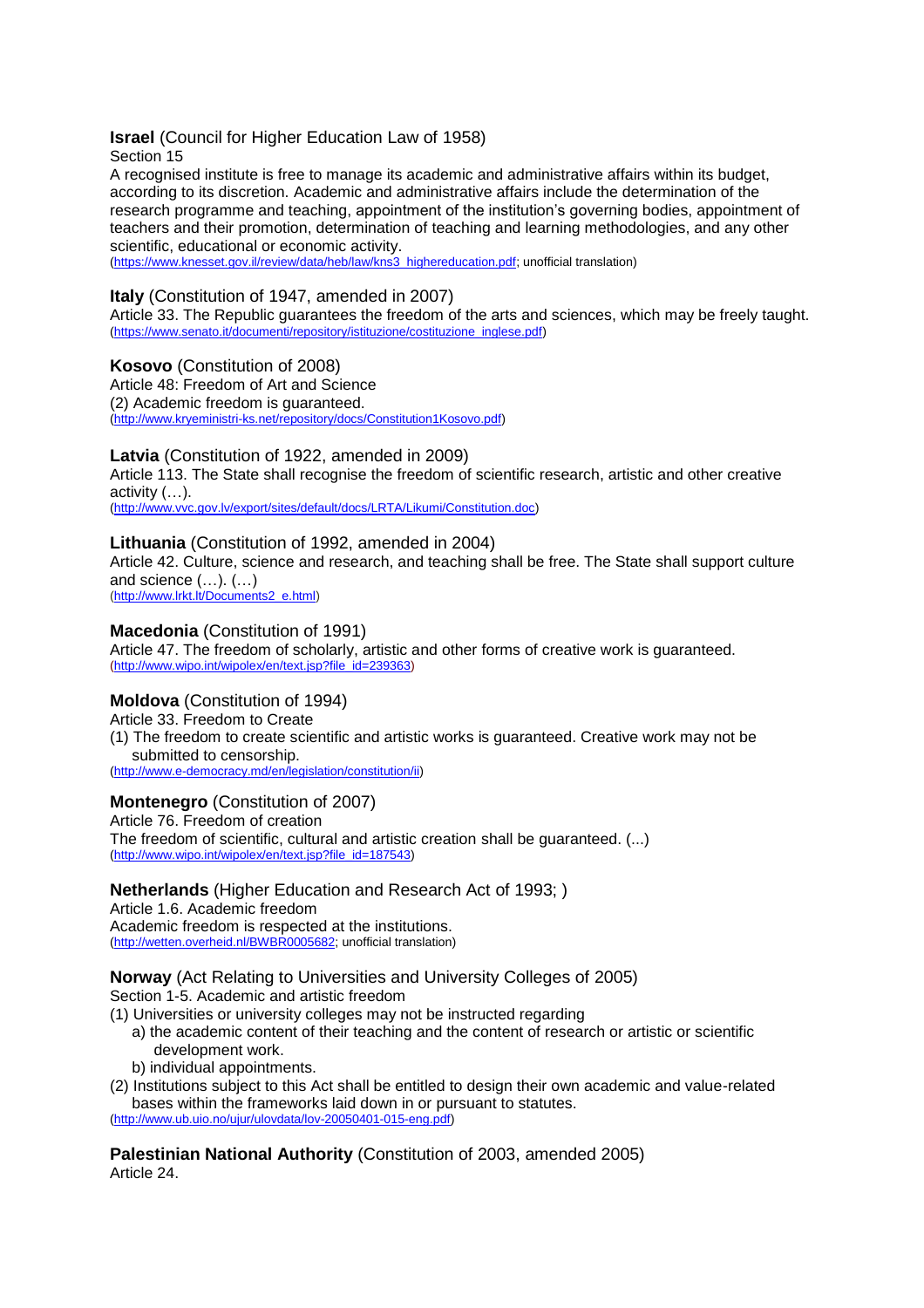(3) The law shall guarantee the independence of universities, institutes of higher education, and scientific research centers in a manner that guarantees the freedom of scientific research as well as literary, artistic and cultural creativity. (…) [\(http://www.palestinianbasiclaw.org/basic-law/2003-amended-basic-law\)](http://www.palestinianbasiclaw.org/basic-law/2003-amended-basic-law)

## **Poland** (Constitution of 1997)

Article 73. The freedom of artistic creation and scientific research (…) shall be ensured to everyone. [\(http://www.servat.unibe.ch/icl/pl00000\\_.html\)](http://www.servat.unibe.ch/icl/pl00000_.html)

## **Portugal** (Constitution of 1976)

Article 42. Freedom of Cultural Creation

(1) Intellectual, artistic, and scientific creation are unrestricted.

(2) This freedom includes the right to invention, production, and dissemination of scientific (…) works (…).

[\(http://www.servat.unibe.ch/icl/po00000\\_.html\)](http://www.servat.unibe.ch/icl/po00000_.html)

#### **Romania** (Constitution of 1991)

Article 30. Freedom of expression

(1) Freedom of expression of thoughts, opinions, or beliefs, and freedom of any creation, by words, in writing, in pictures, by sounds or other means of communication in public are inviolable.

(2) Any censorship shall be prohibited. (...) [\(http://www.cdep.ro/pls/dic/site.page?id=371\)](http://www.cdep.ro/pls/dic/site.page?id=371)

## **Russian Federation** (Constitution of 1993)

Article 44. Everyone shall be guaranteed freedom of literary, artistic, scientific, intellectual and other types of creative activity and tuition.

[\(http://www.departments.bucknell.edu/russian/const/constit.html\)](http://www.departments.bucknell.edu/russian/const/constit.html)

#### **Serbia** (Constitution of 2006)

Article 73. Freedom of scientific and artistic creativity Scientific and artistic creativity shall be unrestricted. (...) [\(http://www.ustavni.sud.rs/page/view/en-GB/235-100028/constitution\)](http://www.ustavni.sud.rs/page/view/en-GB/235-100028/constitution)

#### **Slovakia** (Constitution of 1992, amended in 2002)

Article 43

(1) Freedom of scientific research and freedom of artistic expression shall be guaranteed. (...) [\(http://www.concourt.sk/en/A\\_ustava/ustava\\_a.pdf\)](http://www.concourt.sk/en/A_ustava/ustava_a.pdf)

#### **Slovenia** (Constitution of 1991, amended in 2013)

Article 59, Freedom of Science and the Arts The freedom of scientific and artistic endeavour shall be guaranteed. [\(http://www.us-rs.si/en/about-the-court/legal-basis/constitution\)](http://www.us-rs.si/en/about-the-court/legal-basis/constitution)

#### **Spain** (Constitution of 1978)

Section 20 (1) The following rights are recognized and protected: (...) b) the right to literary, artistic, scientific and technical production and creation; c) the right to academic freedom; [\(http://www.senado.es/constitu\\_i/index.html\)](http://www.senado.es/constitu_i/index.html)

#### **Sweden** (Constitution of 1974, amended in 2011)

Article 18. Education and research

(…) The freedom of research is protected according to rules laid down in law. [\(http://www.riksdagen.se/en/Documents-and-laws/Laws/The-Constitution\)](http://www.riksdagen.se/en/Documents-and-laws/Laws/The-Constitution)

#### **Switzerland** (Constitution of 1999, amended in 2012)

Article 20. Academic freedom

Freedom of research and teaching is guaranteed.

Art. 119. Reproductive medicine and gene technology involving human beings (…)

2 The Confederation shall legislate on the use of human reproductive and genetic material. In doing so, it shall ensure the protection of human dignity, privacy and the family and shall adhere in particular to the following principles: